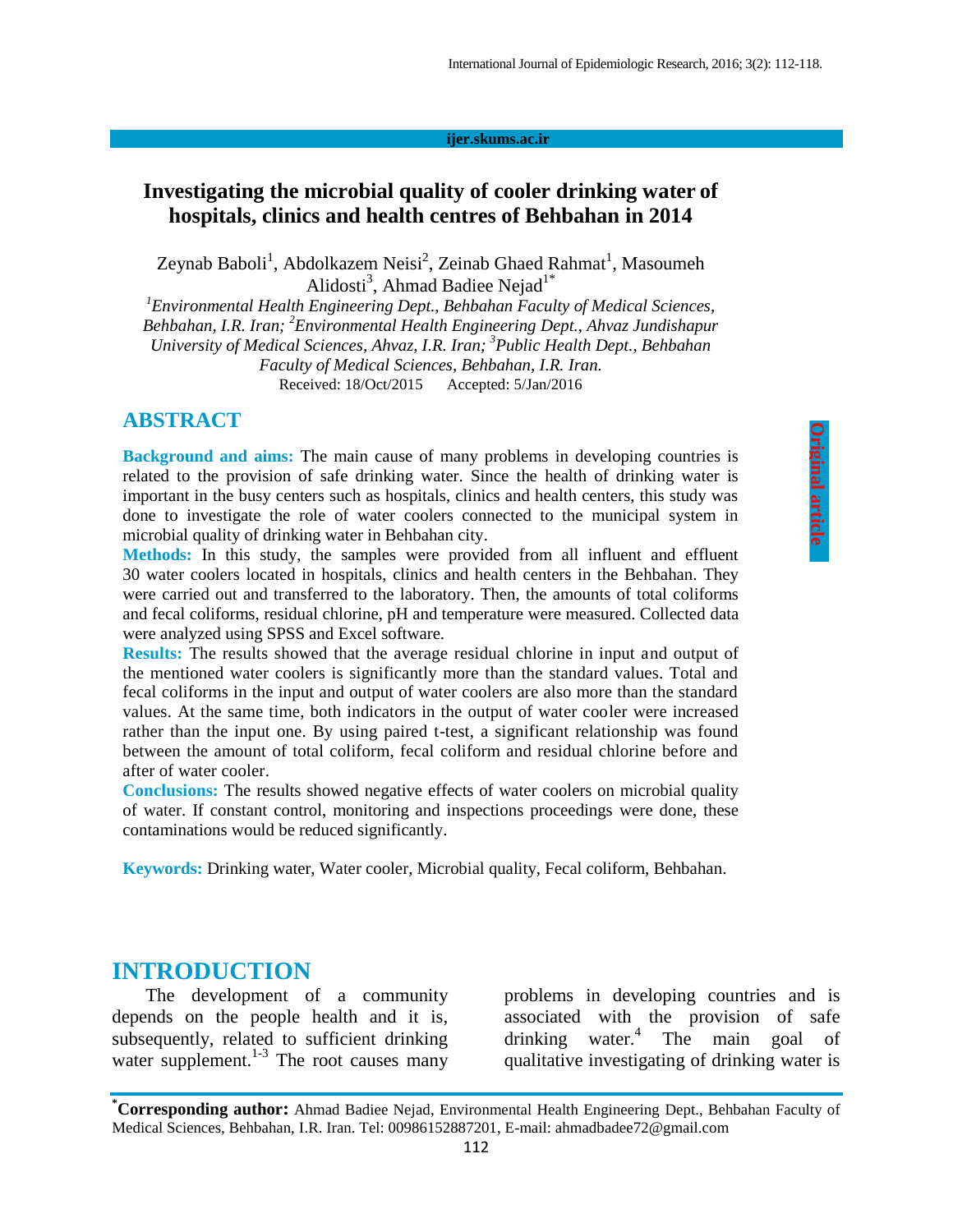to provide public health and the health of consumers.<sup>5</sup> Wide distribution of water, its ability to sustain the survival of microbial agents and the possibility of navigation and transmission of micro-organisms in the aqueous solution to their hosts, makes water an important factor in the transmission and distribution of the disease.

Although we can use various methods for achieving the water with high quality of appearance, biological and chemical characteristics, the maintenance of this quality during transferring and distribution operations is another challenge of treatment technology.<sup>6</sup> Various microorganisms growing in water can cause illness and mass casualties, in the absence of proper and timely treatment. Of course, in addition to planning and controlling the water quality, we need to do continuous water tests.<sup>7,8</sup>

Since different types of bacterial, protozoa, viral, and even fungal diseases can catch people healthy through contaminating water, they are usually taken under control and health and qualitative monitoring. This, in fact, is done in order to prevent them from transmission. The most important way of controlling water contamination includes monitoring its microbial quality. On the other hand, this parameter is influenced by some factor such as water turbidity, residual chlorine and also its pH. Therefore, if these factors are monitored, it can be said that the quality of water health condition is assessed.<sup>9</sup>

Since people like drinking cold water more, their need to water cooling devices has been increased these days. This need is found more in Iran as a warm and dry country. Among those tools which are widely used in summer, water cooler is a popular device. 10,11 In our country, both traditional water coolers and those ones connected to the municipal system are used. Since latter one is less possible to be

contaminated it is much more used. Considering the structure of the coolers having reservoir in which the water keeps stagnant, it can provide a suitable environment for the growth and development of micro-organisms. So, checking the water quality in the output of these devices seems to be necessary.<sup>9,12</sup>

One of the most important parameters of coolers water quality assessment is to find level of coliform and fecal coliform in the water. The main goal of this study was to evaluate the effect of coolers on the microbial quality of drinking water. At the same time, a number of physical and chemical properties such as temperature, pH and residual chlorine which affect the growth of bacteria are studied.<sup>13</sup>

Since no study has been done in Behbahan for identifying the effect of coolers connected to the municipal system on drinking water microbial quality, and drinking water safety in crowded centres such as hospitals, clinics and health centres, this investigation was designed and proposed.

# **METHODS**

This cross-sectional study was conducted in 2014. Sampling was done by census method. The samples were provided from all 30 inputs and outputs of water cooler units in hospitals, clinics and health centres in 2 months of summer. 60 samples were taken per season including 30 samples of input and 30 samples of output).

All testing and sampling were performed according to standard methods.<sup>14</sup> For providing the samples of the coolers input and output, the valve was kept open for one minute and then the cotton was burned and the tap and its peripherals were heated for one minute. The tap was open again and microbial testing samples were harvested in sterile glass flasks containing sodium thiosulfate to neutralize free residual chlorine.<sup>15</sup>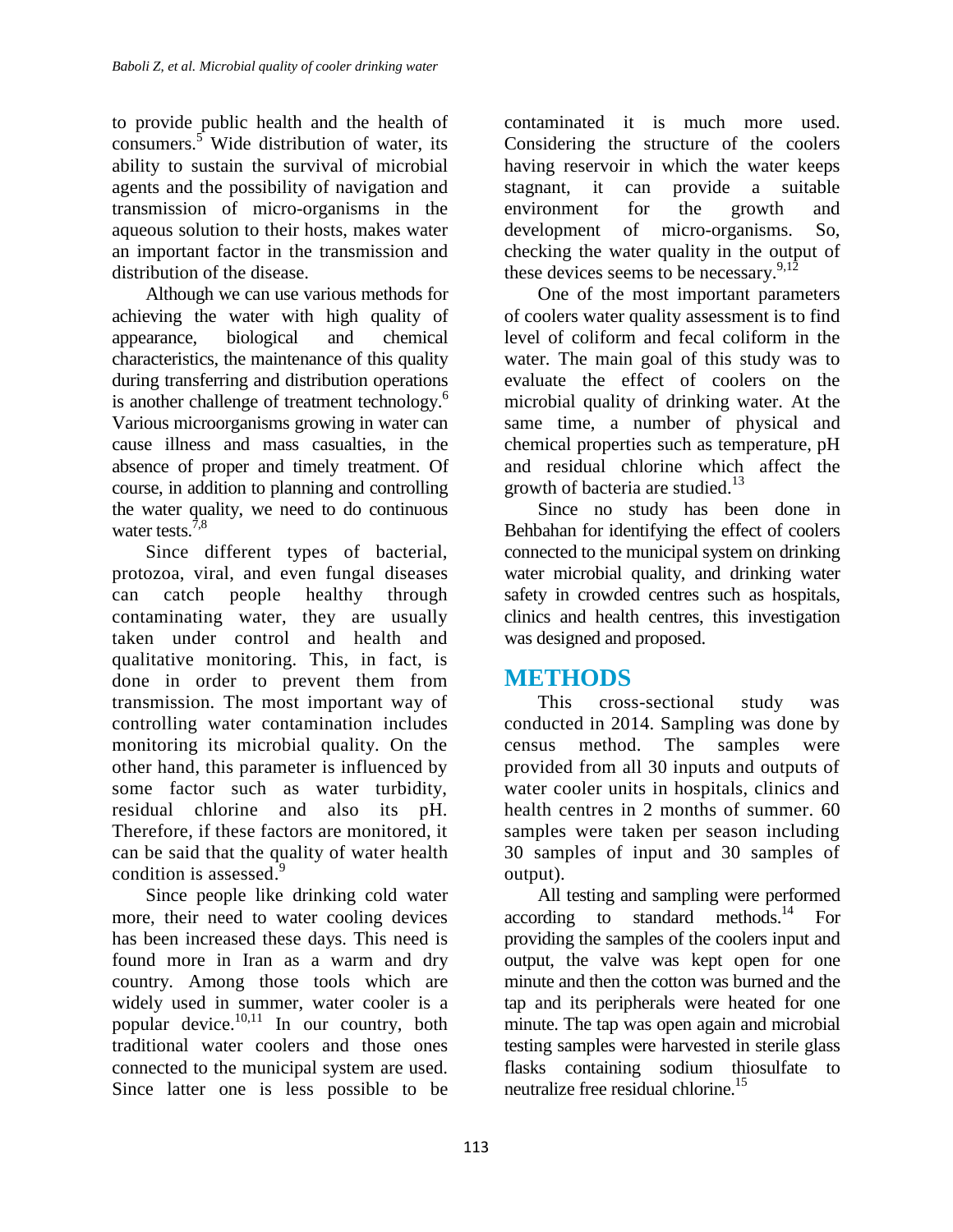The samples were sent to the laboratory as soon as possible and were tested immediately.

For studying the presence of coliform and fecal coliform in the water of coolers and urban distribution system water, nine tube tests (MPN the most probable number) was used. 16,17 Measurement of residual chlorine and pH was conducted in sampling site with kits and by using reagents Diethyl Para Diphenyle Diamin (DPD) and phenol red. The temperature of water was measured by a thermometer in situ.

Since the aim of this study was to investigate the water microbial quality, the usual method called multiple tube fermentation (MPN) was used for measuring the coliforms in accordance with standard methods of testing water and sewage.

Data were analysed by SPSS software 22. The significant difference between input and output parameters of coolers was tested by paired t-test. The comparison of the parameters with standard was done by using one-sample test. The effect of

physicochemical parameters on the microbiological quality of water samples were also investigated by Pearson correlation coefficient. All mentioned tests showed significant results.

#### **RESULTS**

The results of measured indicators at the input and output water cooler are shown in Table 1. Based on the obtained results, the residual chlorine of coolers at the input and output are 0.2-1ppm and 0-1ppm, respectively. At the site of coolers input, there was no significant difference  $(P<0.86)$ between the average of residual chlorine and standard value (0.5-0.8 ppm). But at the coolers output, the average of this parameter was significantly different with the standard level (P<0.01). It represents the effective role of coolers in changing this parameter in input and output. Also, there was a significant association (reliability 95%) between the amount of residual chlorine at the coolers input and output.

| <b>Parameters</b>           |                | Output           |                | Input           |     |         |
|-----------------------------|----------------|------------------|----------------|-----------------|-----|---------|
|                             | <b>Maximum</b> | Minimum          | <b>Average</b> | Maximum Minimum |     | Average |
| Residual chlorine (mg/l)    |                | 0.2              | 0.327          |                 | 0   | 0.655   |
| pH                          | 7.6            | 7.4              | 7.5            | 7.6             | 4.2 | 7.39    |
| Total coliforms (MPN/100CC) | 28             | $\left( \right)$ | 3.72           | 75              | 0   | 6.08    |
| Fecal Coliform (MPN/100CC)  |                | $\theta$         |                | 43              | 0   | 4.42    |

**Table 1:** The results of the measured parameters before and after cooler

Water temperature range in input and output sites are, in turn, 14-38 °C and 0-10 °C. There is not any significant relation between the input and output water temperature and the rates of total coliforms and fecal coliforms  $(P<0.05)$ .

At the coolers input and output pH values have been in the standard range. There was no significant relationship between the

pH of coolers input and output with total coliforms and fecal coliforms.

The results of total amount of coliforms in the coolers input and output represents the significant difference with the standard value (zero in 100 ml) (Table 2).

The average of the mentioned parameter was not also compatible with standards in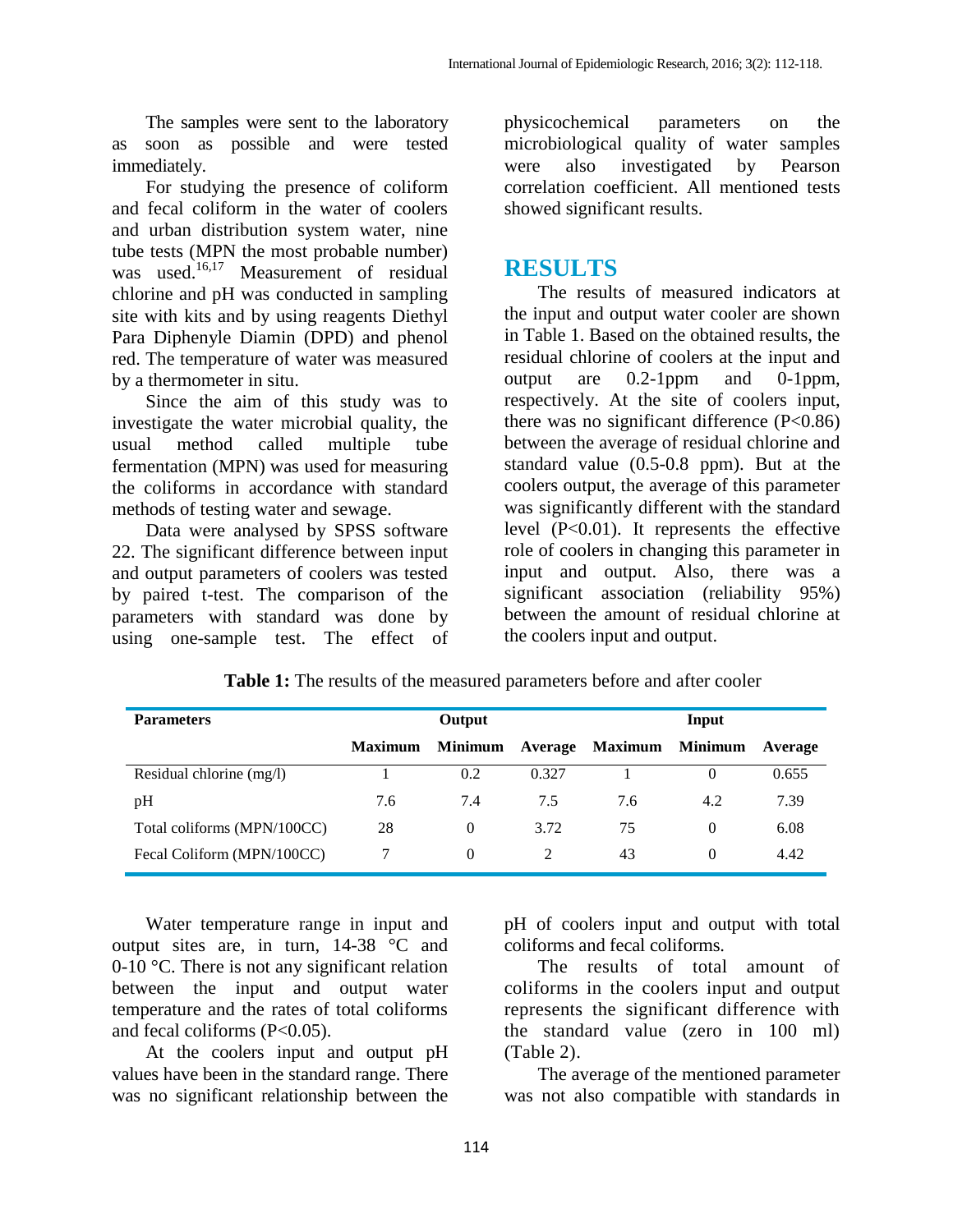input and output site, respectively  $(P=0.017)$ (P=0.01). In the input and output of coolers, the relationship between residual chlorine and total coliforms was significant and negative (P<0.001), (P=0.03).

The amount of fecal coliforms shows the significant difference in the coolers input and output with the standard value (zero in 100 ml) (Table 2) so that the parameter average, at the input and output sites does not met the standard  $(P=0.017)$ ,  $(P=0.01)$ . The relationship between residual chlorine and fecal coliforms in the water coolers input and output is a sort of significant and negative one  $(P<0.001)$ ,  $(P=0.03)$ .

| <b>Samples</b> | <b>Value</b> | <b>Total</b> | Distribution of microorganisms |           |          |         |       |
|----------------|--------------|--------------|--------------------------------|-----------|----------|---------|-------|
|                |              |              | $\bf{0}$                       | $1 - 100$ | 101-500  | 501-100 | >1000 |
| Input          | Number       | 60           | 49                             |           |          |         | 0     |
|                | $\%$         | 100          | 81.67                          | 9         | 0        | 0       | 0     |
| Output         | Number       | 60           | 55                             | 11        | 0        |         | 0     |
|                | $\%$         | 100          | 91                             | 18.33     | $\theta$ | 0       | 0     |

**Table 2:** The distribution of fecal coliforms and total coliform in positive samples

According to the results, the amount of positive samples at coolers input was 9%, while this amount at the coolers output increased up to 18.33%.The relationship between total coliforms and fecal coliform was significant with 95% confidence, at the input and output sites  $(P=0.013)$ . According to Tables 2, it can be declared that coolers have an effective role in microbial contamination of samples so that the number of infected samples have increased at coolers output and also the number of microorganisms.

Coliform and fecal coliform increased in outputs infected samples compared with inputs. It represents positive impact of these devices on microorganism growth.

## **DISCUSSION**

For the prevention of disease transmission by water, it is usual to do and monitor health and quality control during the production processes up to water consumption. Naturally, micro-organisms are present in the water and on surfaces which are in contact with it.<sup>18</sup> Frequent testing of fecal indicators, is a method

known as the most sensitive and specific assessment for determining water health.<sup>3,19</sup> One of the most important indicators of water pollution control is its microbial quality. This is affected by factors such as residual chlorine, pH and temperature. The presence of coliform bacteria indicates inadequate treatment, secondary contamination and plenty of nutrients in water.

In this study, which investigated the microbial quality of coolers water in the health centres and hospitals of Behbahan, the results showed that a significant relation was seen between studied parameters such as residual chlorine, total coliforms and fecal coliforms in input and output of coolers. It indicates the negative effect of these devices on the microbial quality of water. So that the most possible number of total coliforms and fecal ones increased in the output site rather than input site of the coolers. It, at last, shows the negative effect of these devices on water microbial quality.

In fecal coliform test, 18.33 percent of achieved samples were positive in complementary stage and, subsequently, the growth of microorganism was happened.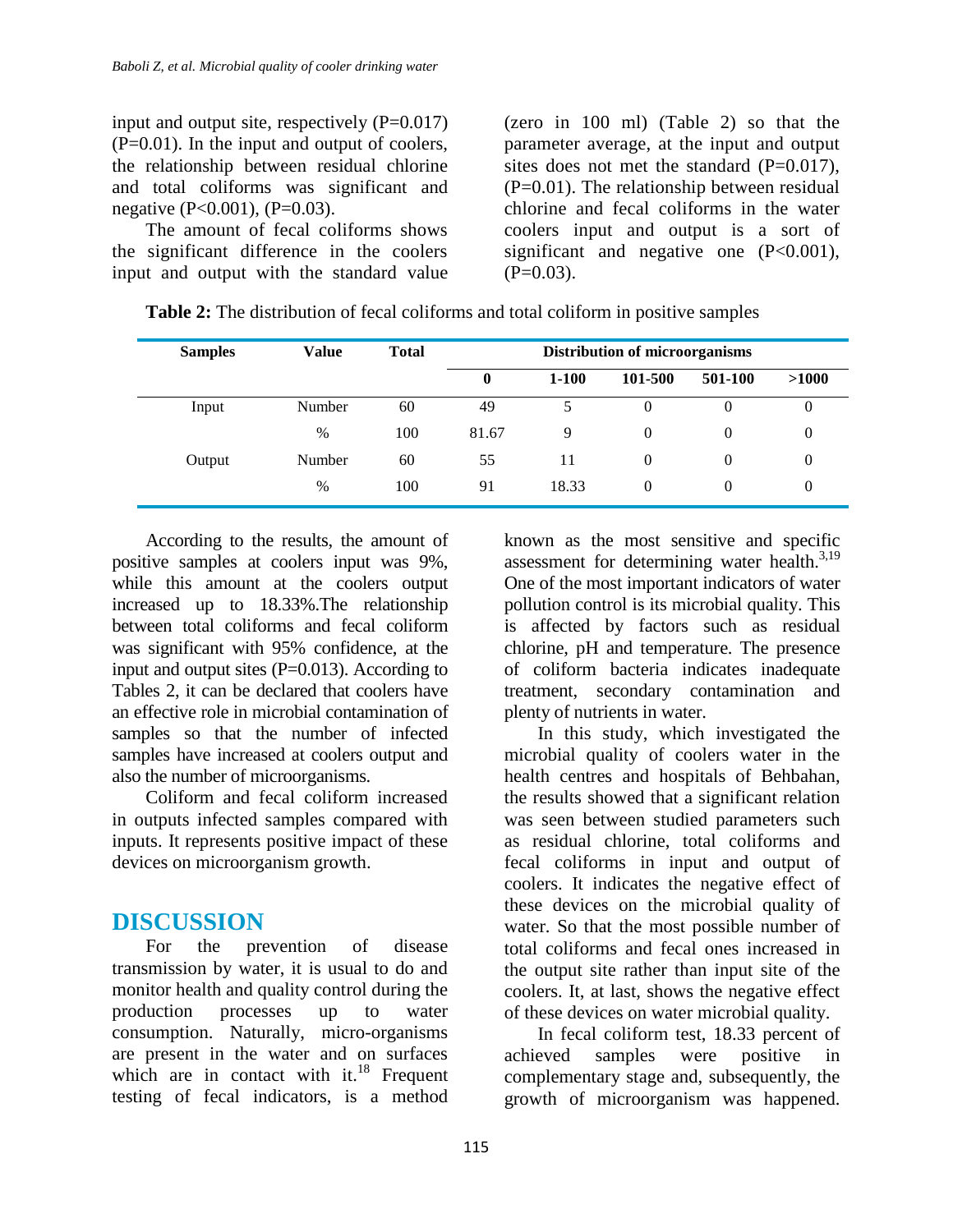According to mentioned results and WHOs and water and wastewater organizations recommendations, the microbial quality of cooler drinking water is found inappropriate in health and treatment centres.

According to the standards of Iran drinking water, the appropriate level of free chlorine left in every part of the network is supposed to be 0.5-0.8 mg/L in usual condition and after half an hour from contact time. This level should be 1 mg/L in emergency situations with regard to possibility of distribution gastrointestinal diseases and natural disasters condition. <sup>14</sup> Based on the results of present study among which 18.3 and 58 percent of input and output samples have one meter of residual chlorine concentration from standard limits, it can be concluded that the amount of residual chlorine decreased in the coolers reservoirs. This has led to increase microbial growth and the number of positive samples in the coolers output.

As well as the results of this study which are consistent with the results of similar ones, it suggests that these devices have a negative impact on water microbial quality. In fact, microbial quality of coolers compared to water distribution system, is in poor condition.<sup>20,21</sup> The frequent cleaning of coolers is suggested in order to remove various contaminants and, therefore, reduce the possibility of waterborne diseases transmission.

Considering the results of this study, it is indicated that microbial contamination of drinking water is provided by the cooling of these places. In addition, because of referring of the people having mostly disease and suffering from the weakness of the immune system, it is possible to aggravate the incidence of diseases and their severity. So, it can be realized the importance of investigating and controlling the microbial quality of these devices. Consequently, the following items are suggested diminishing the problems and contaminations of these devices water.

It is crystal clear that these devices should be managed and observed closely and their defects must be removed.

The measures and performance of monitoring and implementing departments should be cooperated with each other in order to decrease the contaminations and also make better the microbial quality index of coolers.

The standards and instructions must be provided just for controlling the water quality of these devices.

Episodic sampling and continual microbial tests should be done for drinking water of these coolers.

Hospitals and health centres must be encouraged to be cooperated with each other in assessing waters microbial quality and also providing human forces for doing this process.

## **CONCLUSION**

The results of this study indicate a negative impact of coolers on water microbial quality. There is also the possibility of growing the organisms in the water distribution system and cooler. As was found, the bacteria are grown in the tested samples of coolers input and output. At the same time, the reduction of residual chlorine in the coolers output rather than before is the sign of contamination in the coolers. This can be greatly reduced by performing sufficient monitoring. Bacterial increase in water samples is caused by many reasons, including lack of hygiene dispenser, the possibility of contamination in the water distribution system, inadequate coolers connected to the plumbing system, water stagnating in the cooling tanks and the presence of joints in their body. Therefore, it is necessity to develop the standards and guidelines for monitoring drinking water microbial quality in coolers located in different places. They have a significant impact on the prevalence of digestive diseases undoubtedly.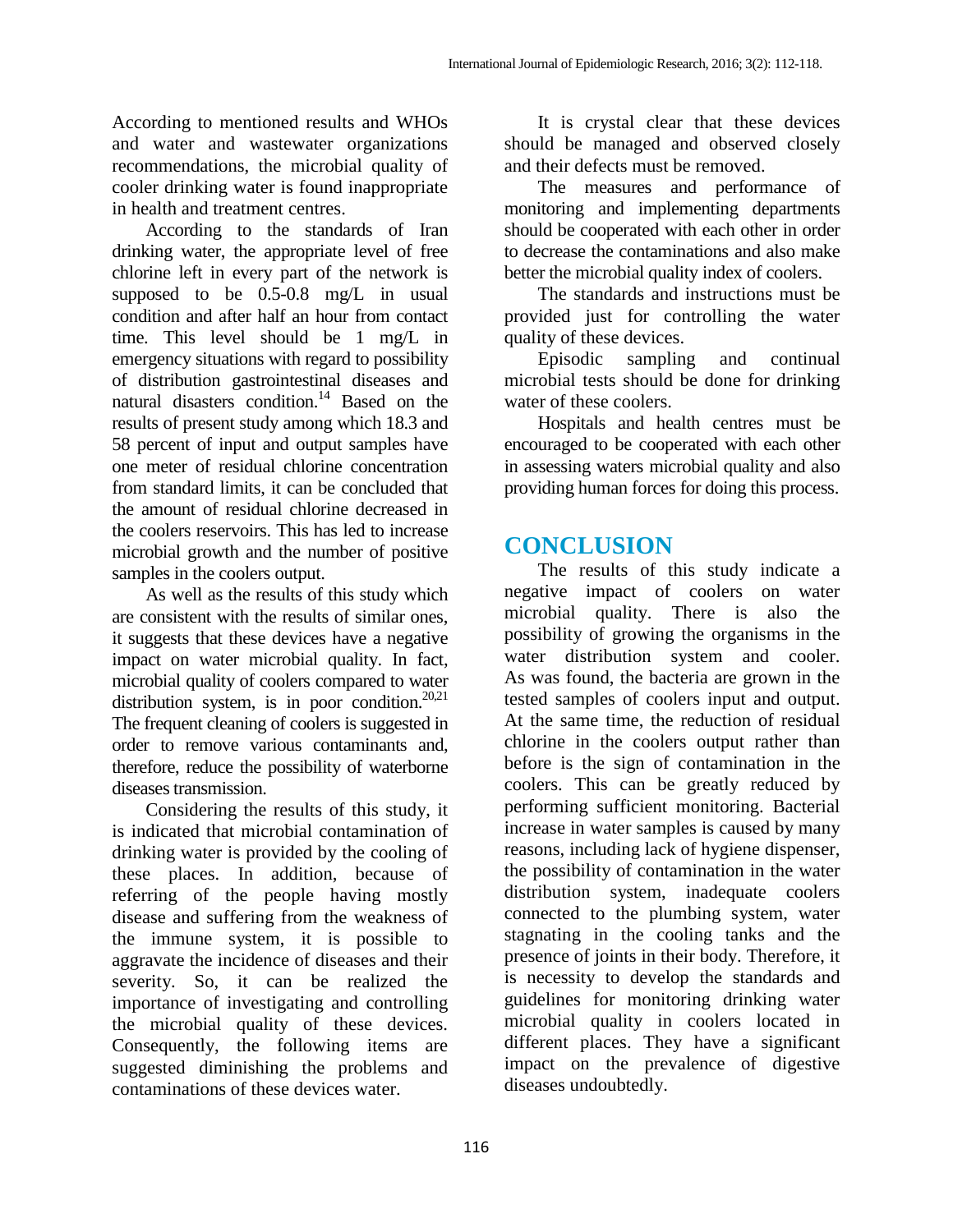### **CONFLICT OF INTEREST**

The authors declare no conflict of interest.

# **ACKNOWLEDGEMENT**

This article is the result of a research project (No. 9308) approved by the Faculty of Medical Sciences of Behbahan. We thank specially Vice Chancellor for their financial support.

# **REFERENCES**

1. Dehghani M, Ghaderpoori M, Fazlzadeh M, Golmohamadi S. Survey of bacteriological quality of the drinking water in rural areas of Saqqez City. Iran J Environ Health. 2009; 2(2): 132-9.

2. Zazouli MA, Safarpour Ghadi M, Veisi A, Habibkhani P. Bacterial contamination in bottled water and drinking water distribution network in semnan, 2012. J Mazandaran Univ Med Sci. 2013; 22(1): 151-9.

3. Shariaat Panahi M. Fundamentals of environmental health. Tehran: Tehran univrsity; 2003.

4. Zafarzadeh A. The determination of water chemical quality of cisterns in rural areas of Golestan province. J Gorgan Uni Med Sci. 2006; 8 (17): 51-4.

5. Mahvi A, Hashemi S, Younessian M. Quality of drinking water in a municipality district in Tehran. J Iran Institute Health Sci Res. 2005; 4(1): 9-5.

6. Mohebbi M, Yunesian M, Nadafi K. Views and Challenges of Water Distributing in Rural Area-A Delphi study. Iran J Epidemiol. 2008; 4(2): 51-6.

7. Nikfarjam AG, Yazdanbakhsh A, Ghafarinik K, Behbahani M. The study of microbiological quality of water used in Tehran food industries. Payesh. 2004; 3(4): 307-14.

8. Alipoor V, Dindarloo K, Zare S. Microbial quality of drinking water of Bandar Abbas'

buses. Bimonth J Hormozgan Univ Med Sci. 2005; 8(4): 215-9.

9. Mohammadi S, Yazdanbakhsh A, Fattahzadeh M, Khorshidi A. Investigating the bacteriological quality of water coolers drinking waters of educational departments of Shahid Beheshti Medical Sciences and Shahid Beheshti Universities in 2013. J Torbat Heydariyeh Univ Med Sci. 2013; 1(3): 31-7.

10. Taheri E, Vahid Dastjerdi M, Hatamzadeh M, Hassanzadeh A, Ghafarian Nabari F, Nikaeen M. Evaluation of the influence of conventional water coolers on drinking water quality. Iran J Envir on Health. 2010; 2(4): 268-75.

11. Yari A, Safdari M, Hadadian L, Babakhani M. The physical, chemical and microbial quality of treated water in Qom s desalination plants. Qom Univ Med Sci J. 2007; 1(1): 45-54.

12. Sadeghi H, Rohollahi S. Study of Ardabil Drinking Water Physicochemical Parameters. J Ardabil Univ Med Sci. 2007;  $7(1): 52-6.$ 

13. Tallon P, Magajna B, Lofranco C, Leung KT. Microbial indicators of faecal contamination in water: a current perspective. Water Air Soil Poll. 2005; 166(1-4): 139-66.

14. Awwa A. WEF (2005) Standard methods for the examination of water and wastewater. American Public Health Association, American Water Works Association, And Water Environment Federation; 2007. Available from: https://www.standardmethods.org.

15. Hashemi Karouei S, Eslamifar M, Zazouli M. Determination of Fecal Coliform Contamination of Water Supplies in Some Rural Areas of Sari, Iran with Most Probable Number Test. J Mazandaran Univ Med Sci. 2013; 23(104): 89-95.

16. Institute of Standard and Industrial Research of Iran. Coliforms and fecal coliforms count of search and multiple tube fermentation method. 3759 standard. Available from: http://www.isiri.com.